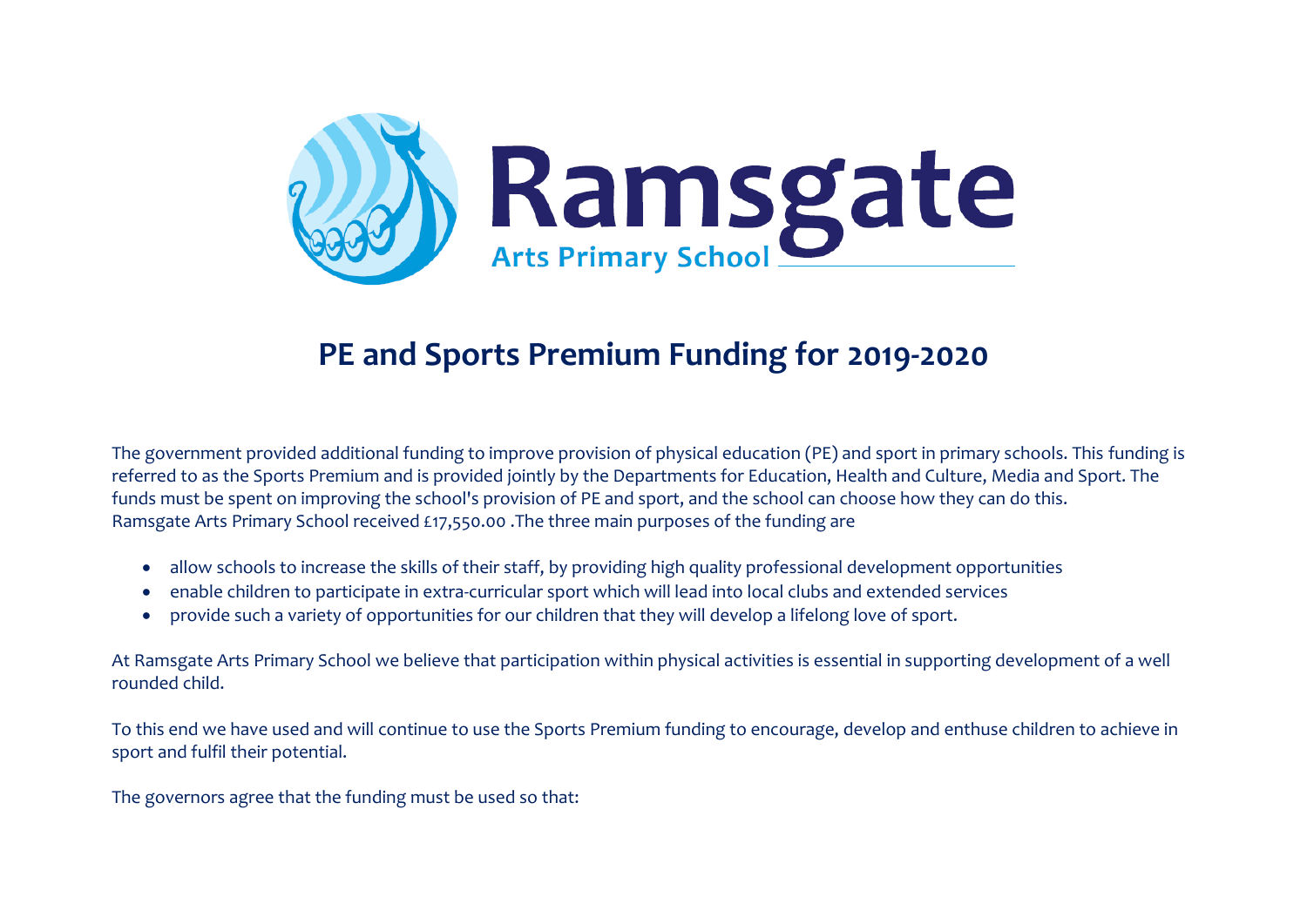- all children benefit, regardless of sporting ability
- all children have the opportunity to compete against others at some level
- the most able children are given the opportunity to compete in high level competition, both at school level and beyond.

To facilitate the continued development of sport across the school we have employed a part-time P.E. Specialist, this allows every child in the school to have access to an active physical lesson at least once a week. This does not come out of our Sports Premium funding.

| <b>Area</b> | <b>Activity</b>          | <b>Impact</b>           | <b>Cost</b>           | <b>Sustainability</b> | <b>Impact</b> |
|-------------|--------------------------|-------------------------|-----------------------|-----------------------|---------------|
| Health      | Children in year         | All children in year    | Parents to pay £2.50  | Supporting children   |               |
|             | 2,3,4,5 to participate   | $2,3,4$ and 5 will be   | per session           | to be able to swim 25 |               |
|             | in swimming lessons      | able to participate in  | Cost per day £60      | metres by the time    |               |
|             | for terms $3,4,5,$ and 6 | swimming lessons        | Travel cost £58       | they leave RAPS.      |               |
|             | Lessons subsidised       | and be able to swim     | Total cost -£118      | Ensuring that         |               |
|             | to ensure all can        | 25 metres.              | Total cost £4,248 for | progress in swimming  |               |
|             | attend.                  |                         | 6 terms.              | continues as the      |               |
|             |                          |                         |                       | children move         |               |
|             |                          |                         |                       | through               |               |
|             |                          |                         |                       | the school from Year  |               |
|             |                          |                         |                       | 1.                    |               |
|             |                          |                         |                       |                       |               |
|             |                          |                         |                       | Children to learn     |               |
|             |                          |                         |                       | water safety and      |               |
|             |                          |                         |                       | awareness.            |               |
|             | Dance                    | All KS 2 children to be | Dance teacher £20     | Children to be taught |               |
|             |                          | able to access the      | per hr                | dance by a            |               |
|             |                          | Arts curriculum and     | Total cost £80 per    | performance teacher.  |               |
|             |                          | have the                | week                  |                       |               |

## **Spending Break down**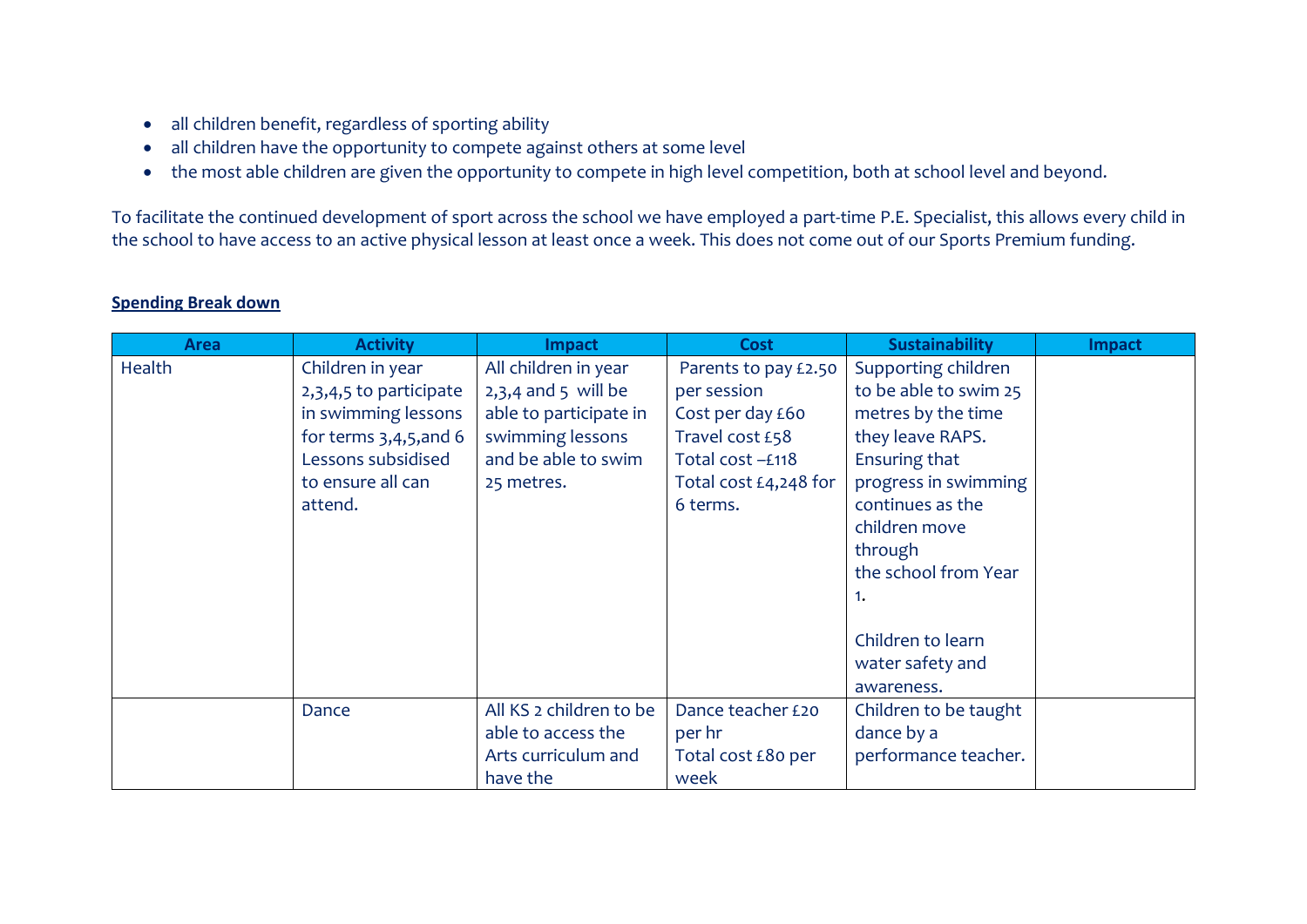|                    | opportunity to<br>explore a new activity<br>and to<br>encourage<br>engagement                                                                                                                                                              | Total cost 39 weeks<br>X£80=£3,120 |                                                                                                                                                                                                                                                                                                                                                                                                                                                                                                                  |  |
|--------------------|--------------------------------------------------------------------------------------------------------------------------------------------------------------------------------------------------------------------------------------------|------------------------------------|------------------------------------------------------------------------------------------------------------------------------------------------------------------------------------------------------------------------------------------------------------------------------------------------------------------------------------------------------------------------------------------------------------------------------------------------------------------------------------------------------------------|--|
| <b>Active Play</b> | <b>Resources for</b><br>children to take part<br>in activities at<br>Lunch time. To<br>encourage 100% of<br>the school to<br>participate in AP at<br>least once a week. To<br>encourage Play<br>Leaders to organise<br>the games on offer. | £1000                              | Children continue to<br>engage in active play<br>throughout their<br>lunchtimes. Play<br>times are used<br>effectively for<br>activities and also to<br>sustain children's<br>engagement and to<br>help them become<br>self managing and<br>sufficient in their<br>activities, without<br>seeking adult<br>support.<br>Key staff support<br>identified children<br>with active<br>engagement and self<br>management at<br>break times. Active,<br>engaged and self<br>managing children<br>allows active play to |  |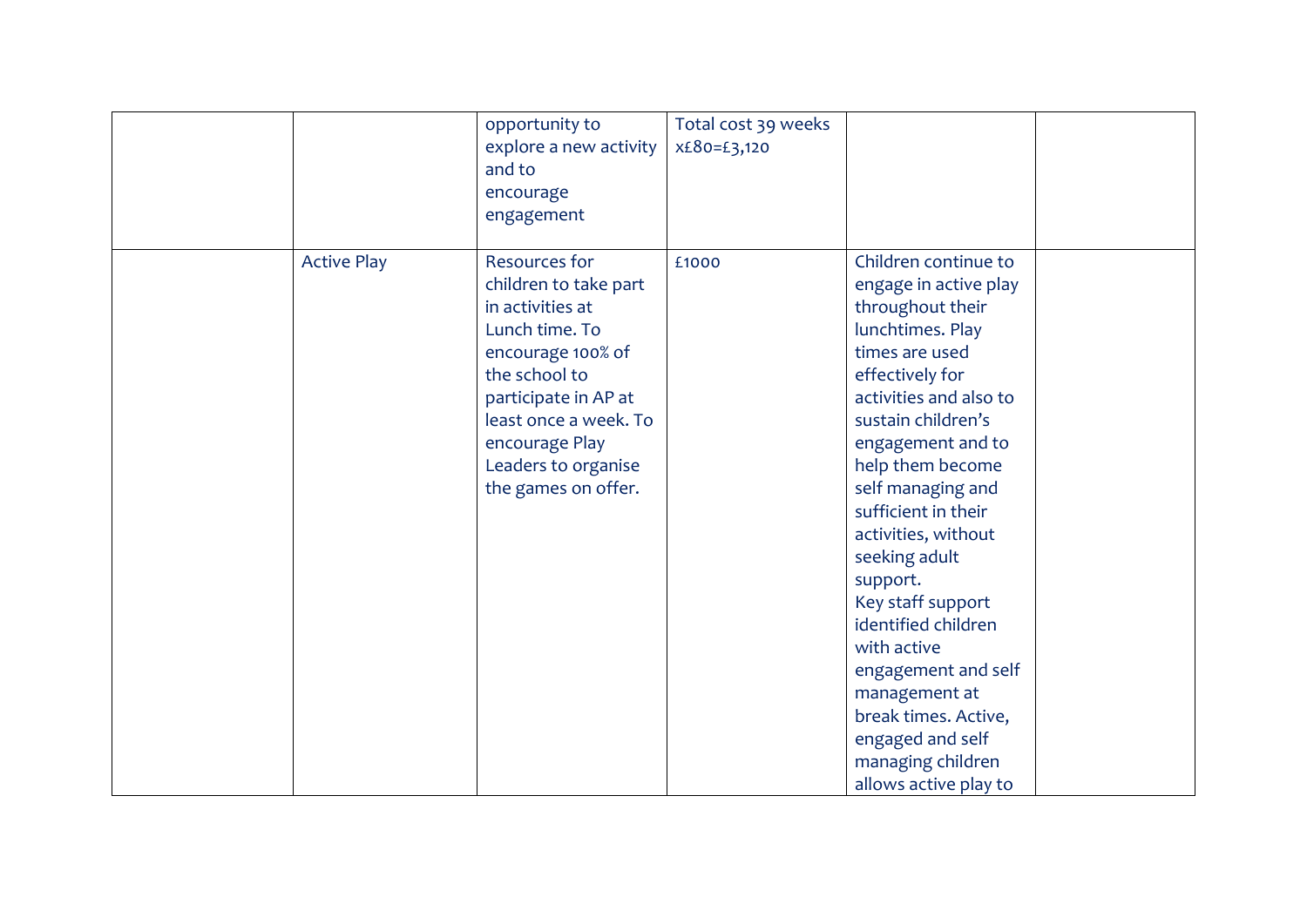|                      |                         |                         |       | be sustained in the<br>long term. |  |
|----------------------|-------------------------|-------------------------|-------|-----------------------------------|--|
| <b>Education and</b> | Equipment and           | Provide staff with      | £600  | Equipment can be                  |  |
| resources            | checks                  | resources to help       |       | reliably and safely               |  |
|                      |                         | them teach PE           |       | used.                             |  |
|                      |                         | effectively.            |       |                                   |  |
|                      | Equipment and           | It is paramount that    | £5000 | Equipment can be                  |  |
|                      | resources               | the children have the   |       | reliably and safely               |  |
|                      |                         | correct equipment       |       | used or replaced - PE             |  |
|                      |                         | and resources for PE.   |       | lessons and                       |  |
|                      |                         |                         |       | quality and variety               |  |
|                      |                         |                         |       | continues                         |  |
|                      | <b>Qualified sports</b> | <b>Qualified Sports</b> | £4000 | Specialist staff inform           |  |
|                      | coach to work with      | coach provides          |       | best practice so PE               |  |
|                      | teachers and            | teachers for ideas for  |       | teaching and learning             |  |
|                      | support PE lessons      | lessons and supports    |       | continues to improve.             |  |
|                      |                         | during tracing of       |       | <b>Support for RAPS</b>           |  |
|                      |                         | these lessons           |       | staff ensures that the            |  |
|                      |                         |                         |       | PE curriculum                     |  |
|                      |                         |                         |       | continues to grow as              |  |
|                      |                         |                         |       | broad balance and                 |  |
|                      |                         |                         |       | varied.                           |  |
| Culture, Media and   | Passport                | Participation in local  | £300  | To further                        |  |
| Sport                |                         | competition is vital in |       | development of                    |  |
|                      |                         | building passion as     |       | sports provision and              |  |
|                      |                         | well as skill. Passport |       | wider curriculum                  |  |
|                      |                         | ensure we have          |       | activities.                       |  |
|                      |                         | access to a wide        |       | PE lead accesses                  |  |
|                      |                         | variety of sporting     |       | continued CPD to                  |  |